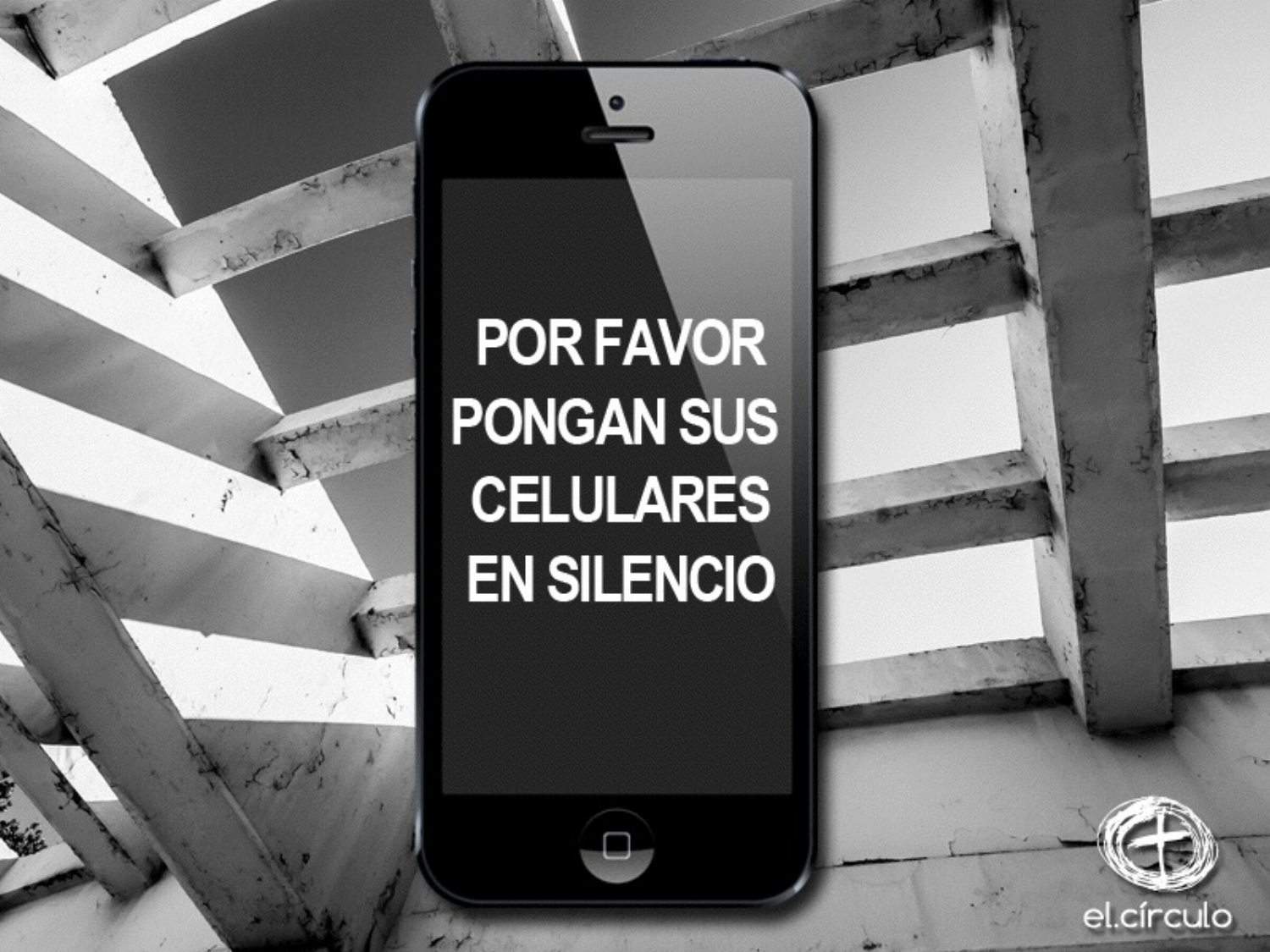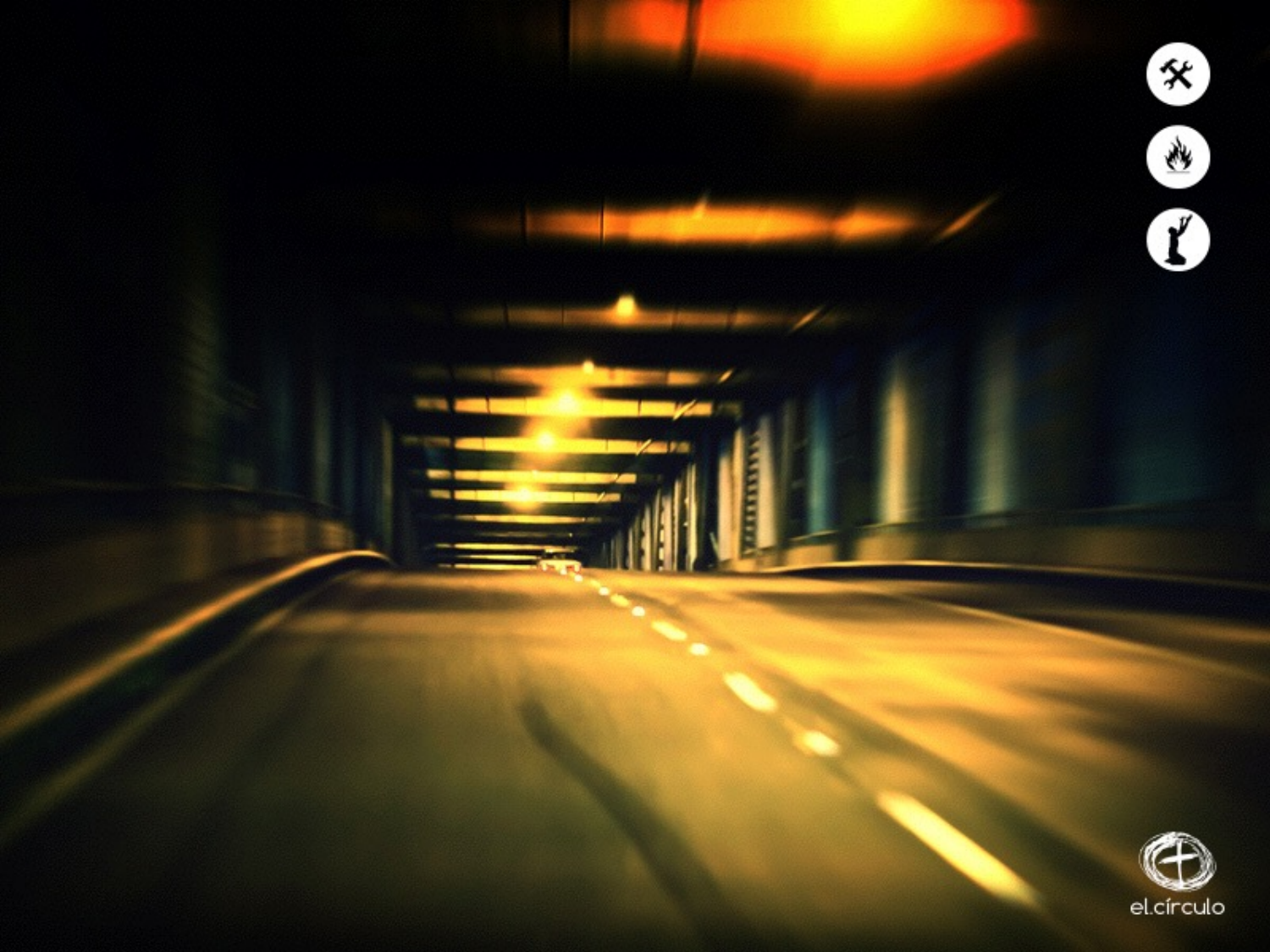

#### **¿SU RELACIÓN CON LA BIBLIA?**

### **IT´S COMPLICATED**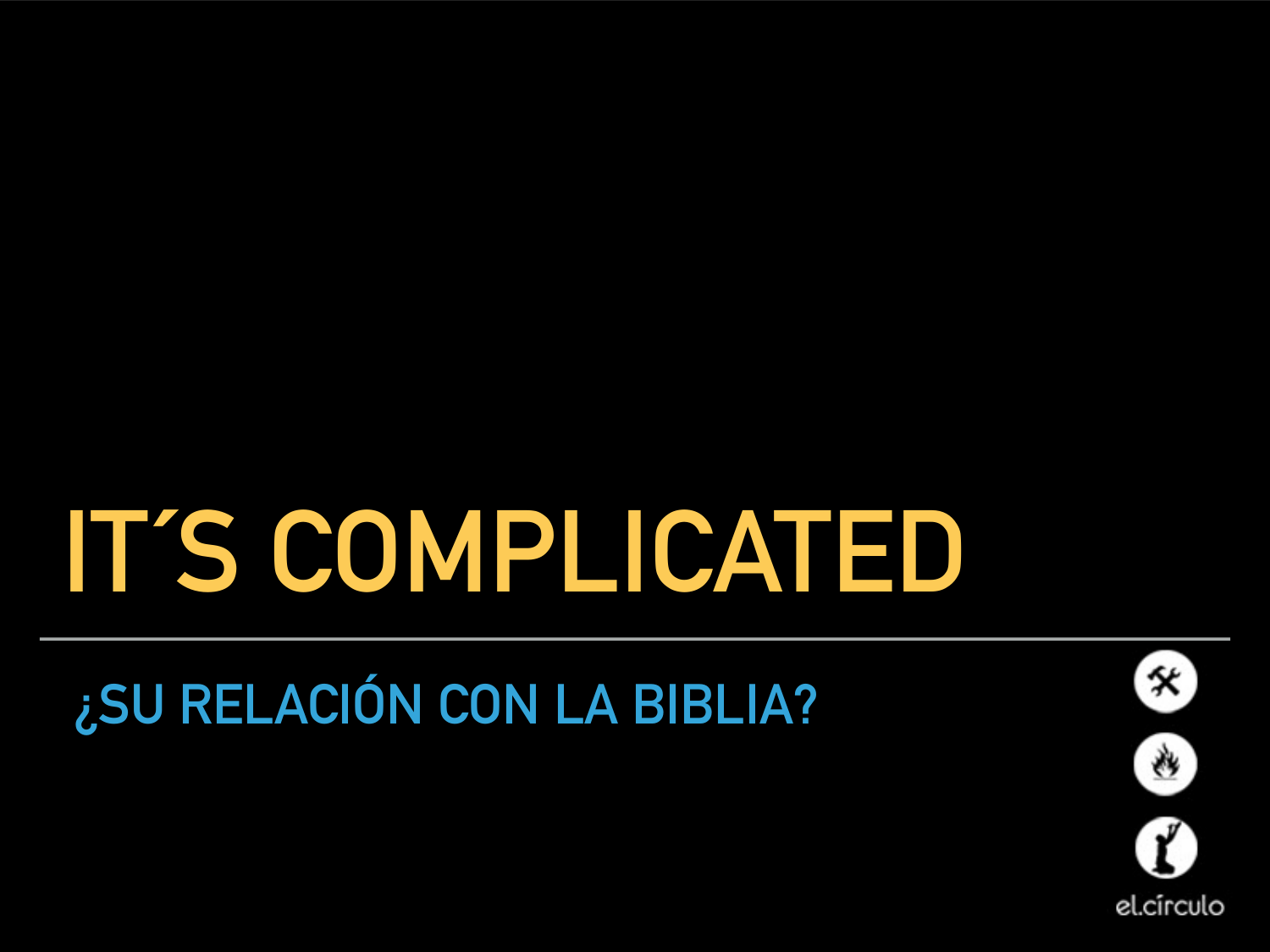### **1 REYES 13:8-21**

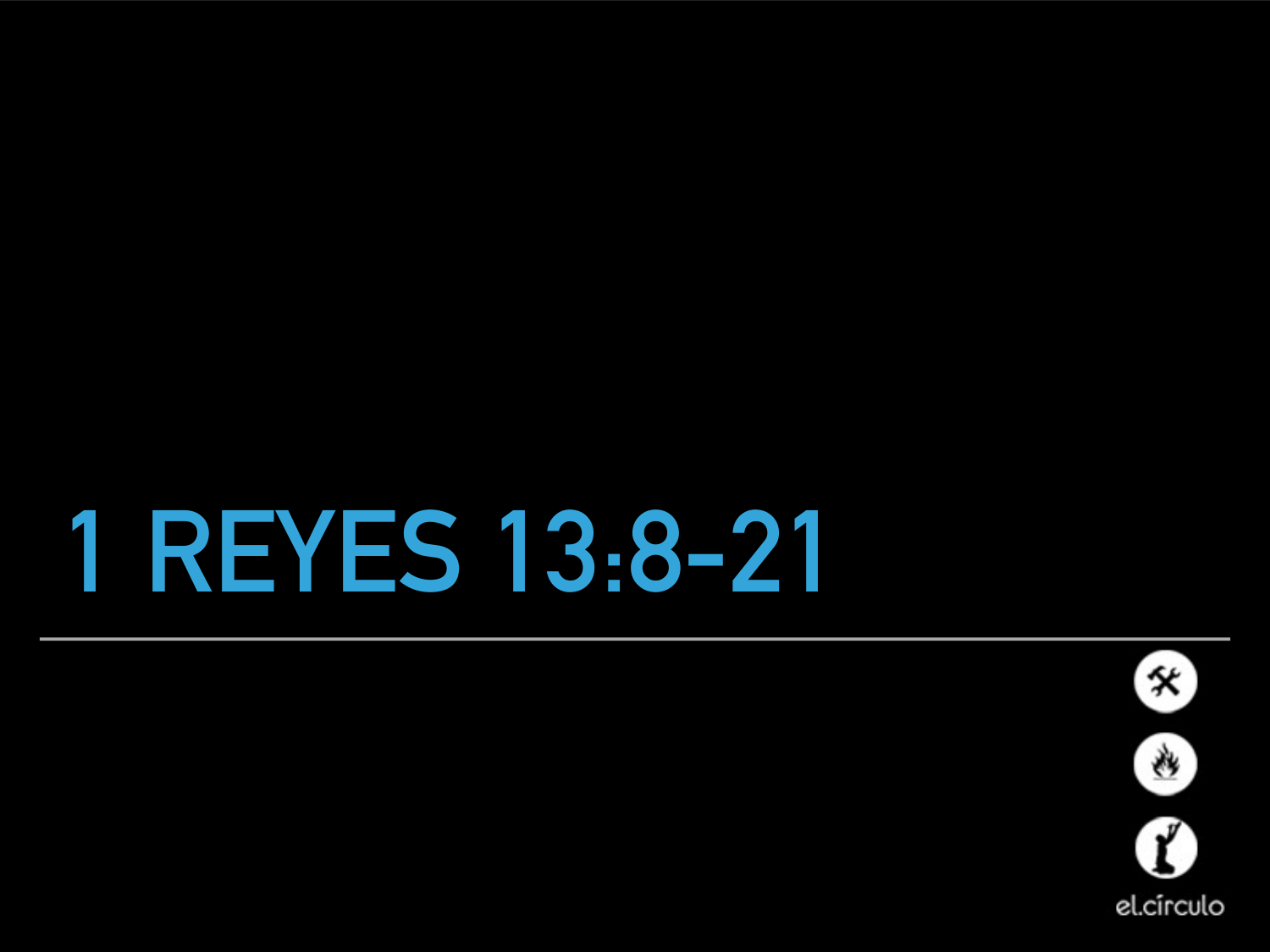## **2 TIMOTEO 3:16-17**

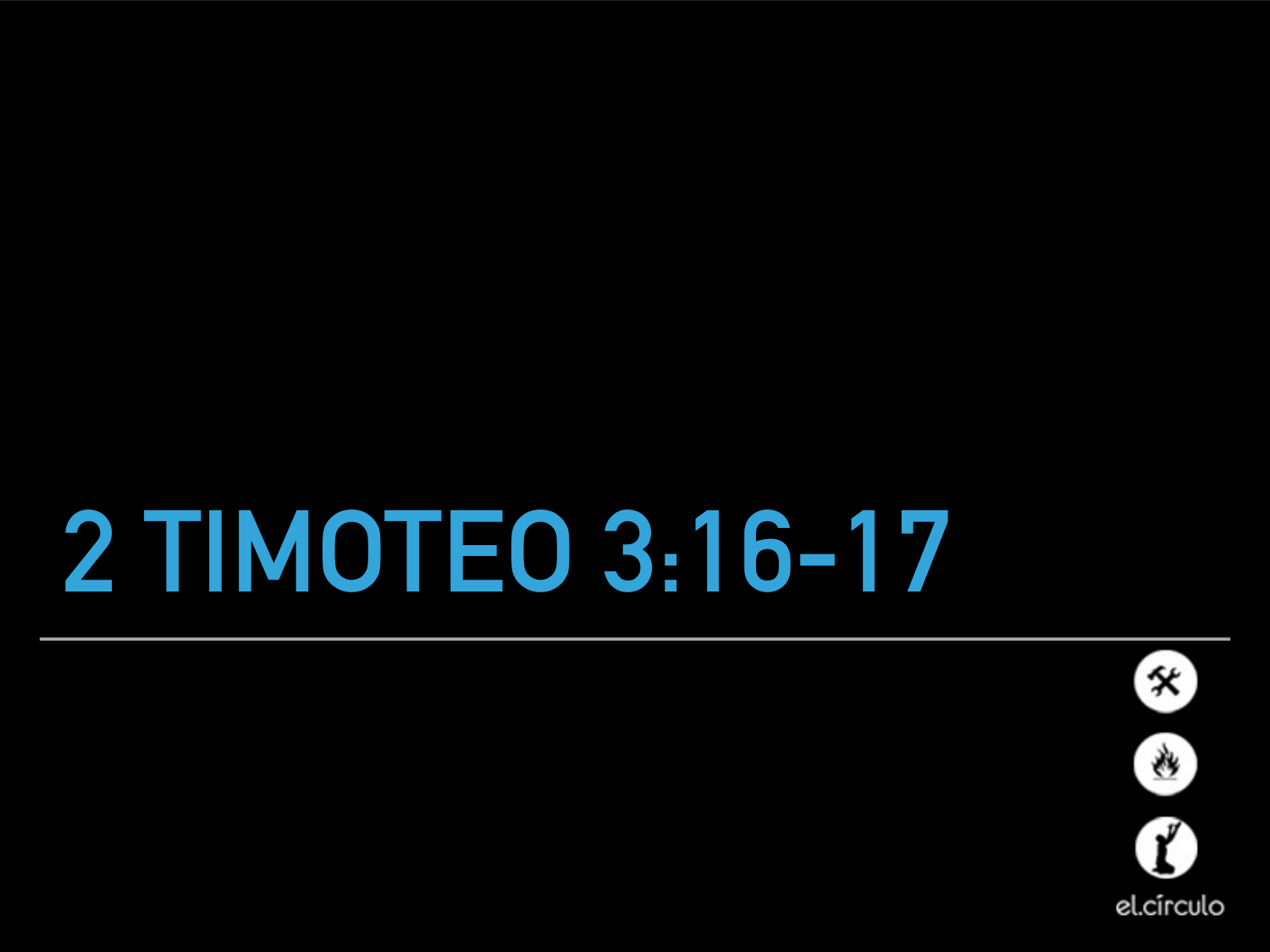**JUAN, DESPUÉS DE ATRAVESAR AQUEL DESIERTO, BEBIÓ TODA EL AGUA QUE PUDO. UNOS MINUTOS DESPUÉS SINTIÓ LA PRESIÓN EN SU VIENTRE BAJO Y ATRAVESANDO LOS CAMPOS DE FLORES QUE CUBRÍAN LA PROPIEDAD, SE ACERCÓ A LA HERMOSA CASA (AUNQUE PEQUEÑA) DONDE VIVÍA DON FITO, EL QUE CUIDABA LAS FLORES. LA CASA ESTABA PINTADA DE UN COLOR QUE RESALTABA EN TODO EL CAMPO, ALGO DIFÍCIL SI PIENSAS EN LA COLORIDA BELLEZA DE LAS FLORES, Y SU PUERTA DABA LA IMPRESIÓN DE ESTAR ABIERTA SIEMPRE, COMO LA GENTE AMABLE, COMO LA GENTE SERVICIAL QUE VIVÍA DENTRO, COMO DICIENDO: "ENTRA AQUÍ TIENES UN LUGAR". JUAN LA ATRAVESÓ, SALUDÓ Y LLEGÓ AL BAÑO DONDE DESCARGÓ CON MUCHA PRESIÓN TODO EL LÍQUIDO QUE SU VIENTRE ABRIGABA. AHORA SE SENTÍA BIEN. SE SENTÍA BIEN.**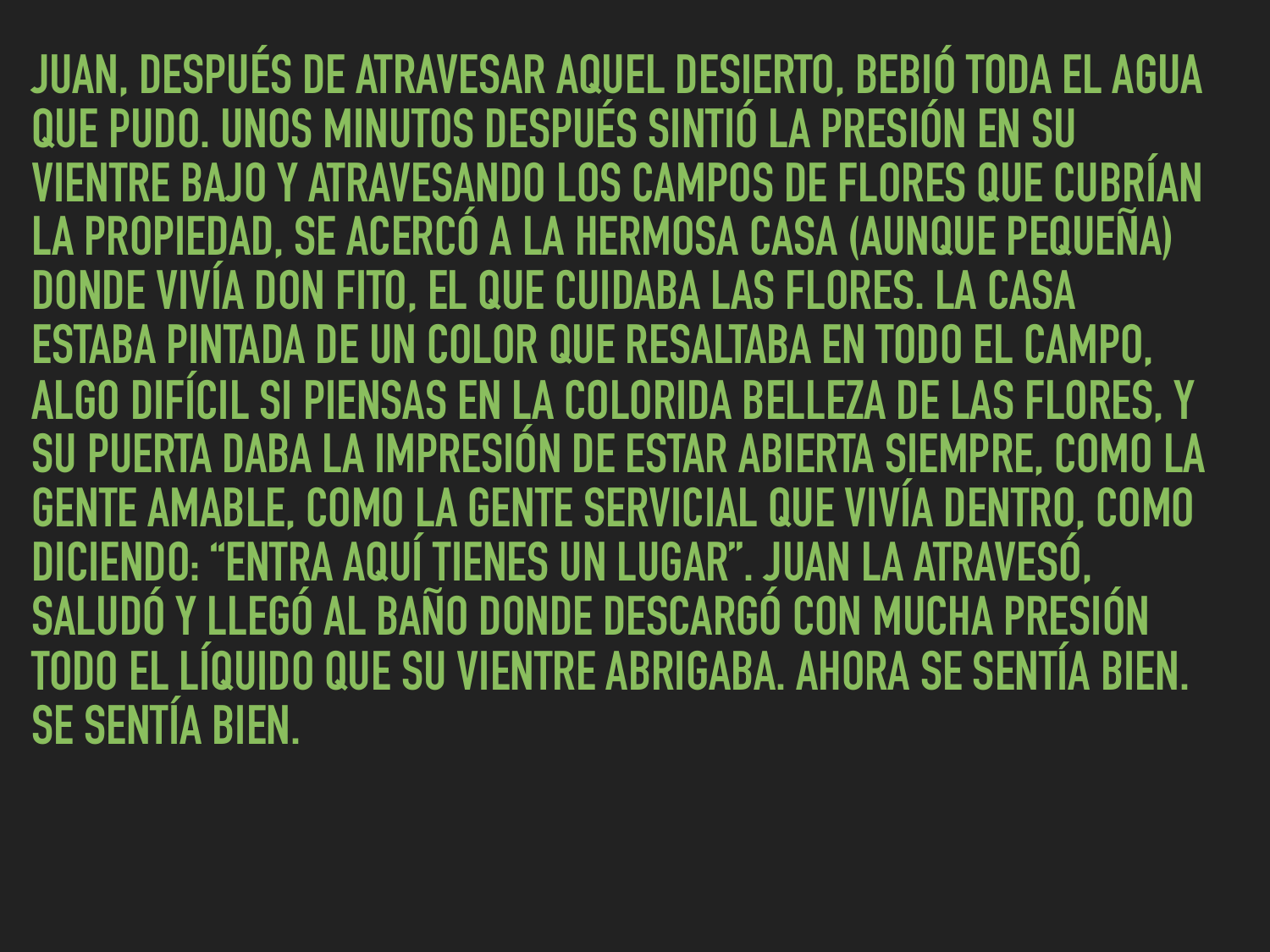## JUAN BEBIÓ MUCHA AGUA Y TUVO QUE IR AL BAÑO

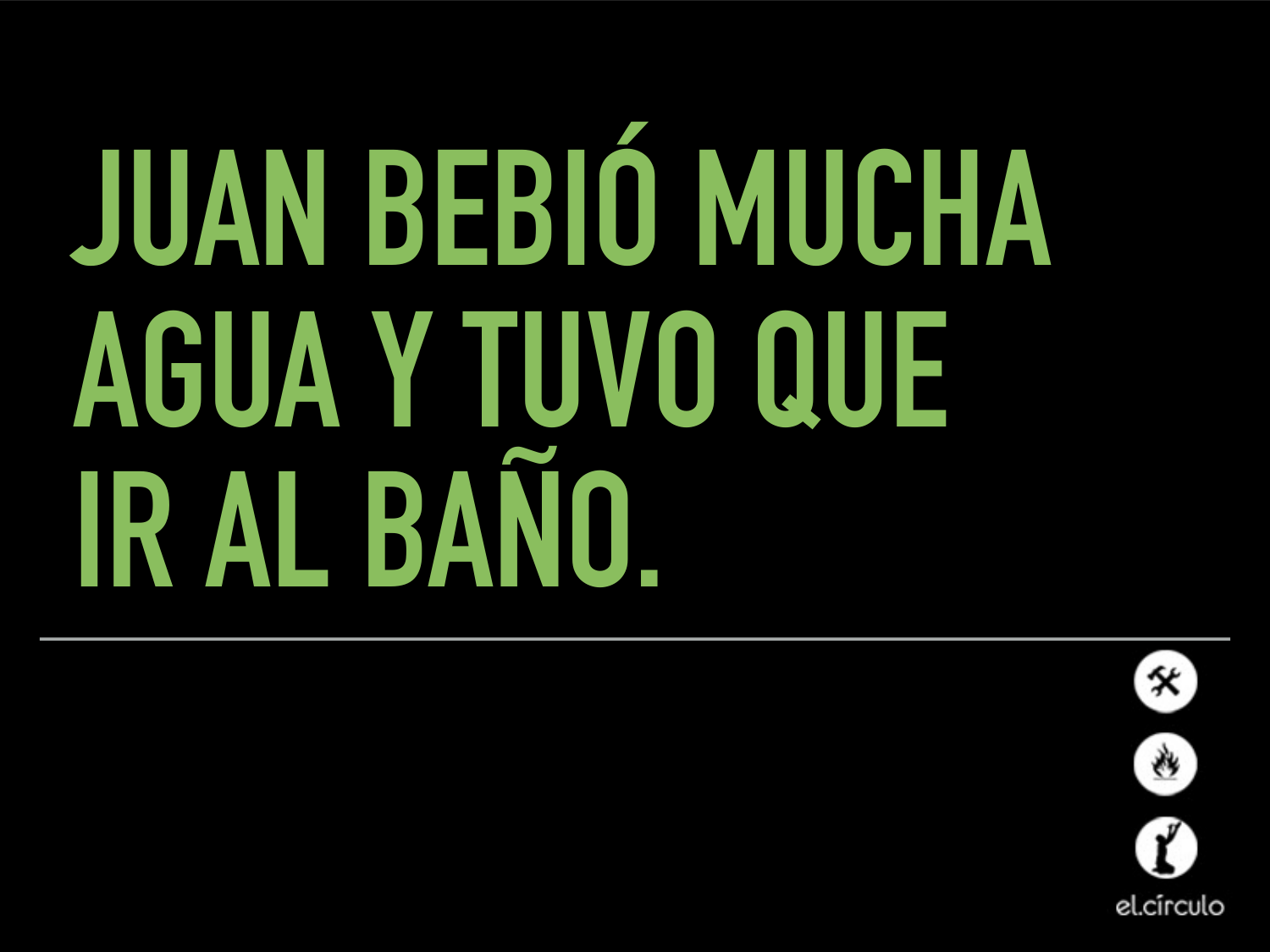**JUDÁ TUVO TRES HIJOS CON BET-SÚA, UNA MUJER CANANEA. SUS NOMBRES FUERON ER, ONÁN Y SELA; PERO EL SEÑOR VIO QUE ER, EL HIJO MAYOR, ERA UN HOMBRE PERVERSO, DE MANERA QUE LE QUITÓ LA VIDA. TIEMPO DESPUÉS JUDÁ TUVO MELLIZOS CON TAMAR, SU NUERA VIUDA. SUS NOMBRES FUERON FARES Y ZERA. EN TOTAL, JUDÁ TUVO CINCO HIJOS. LOS HIJOS DE FARES FUERON HEZRÓN Y HAMUL. LOS HIJOS DE ZERA FUERON ZIMRI, ETÁN, HEMÁN, CALCOL Y DARDA, CINCO EN TOTAL. EL HIJO DE CARMI (UN DESCENDIENTE DE ZIMRI) FUE ACÁN, QUIEN TRAJO CALAMIDAD SOBRE ISRAEL CUANDO TOMÓ EL BOTÍN QUE HABÍA SIDO APARTADO PARA EL SEÑOR. EL HIJO DE ETÁN FUE AZARÍAS. LOS HIJOS DE HEZRÓN FUERON JERAMEEL, RAM Y CALEB. RAM FUE EL PADRE DE AMINADAB. AMINADAB FUE EL PADRE DE NAASÓN, UNO DE LOS LÍDERES DE JUDÁ. NAASÓN FUE EL PADRE DE SALMÓN. SALMÓN FUE EL PADRE DE BOOZ. BOOZ FUE EL PADRE DE OBED. OBED FUE EL PADRE DE ISAÍ. EL PRIMER HIJO DE ISAÍ FUE ELIAB; EL SEGUNDO, ABINADAB; EL TERCERO, SIMEA; EL CUARTO, NATANAEL; EL QUINTO, RADAI; EL SEXTO, OZEM Y EL SÉPTIMO FUE DAVID. SUS HERMANAS SE LLAMABAN SARVIA Y ABIGAIL. SARVIA TUVO TRES HIJOS: ABISAI, JOAB Y ASAEL. ABIGAIL CONTRAJO MATRIMONIO CON UN ISMAELITA LLAMADO JETER, Y TUVIERON UN HIJO LLAMADO AMASA.**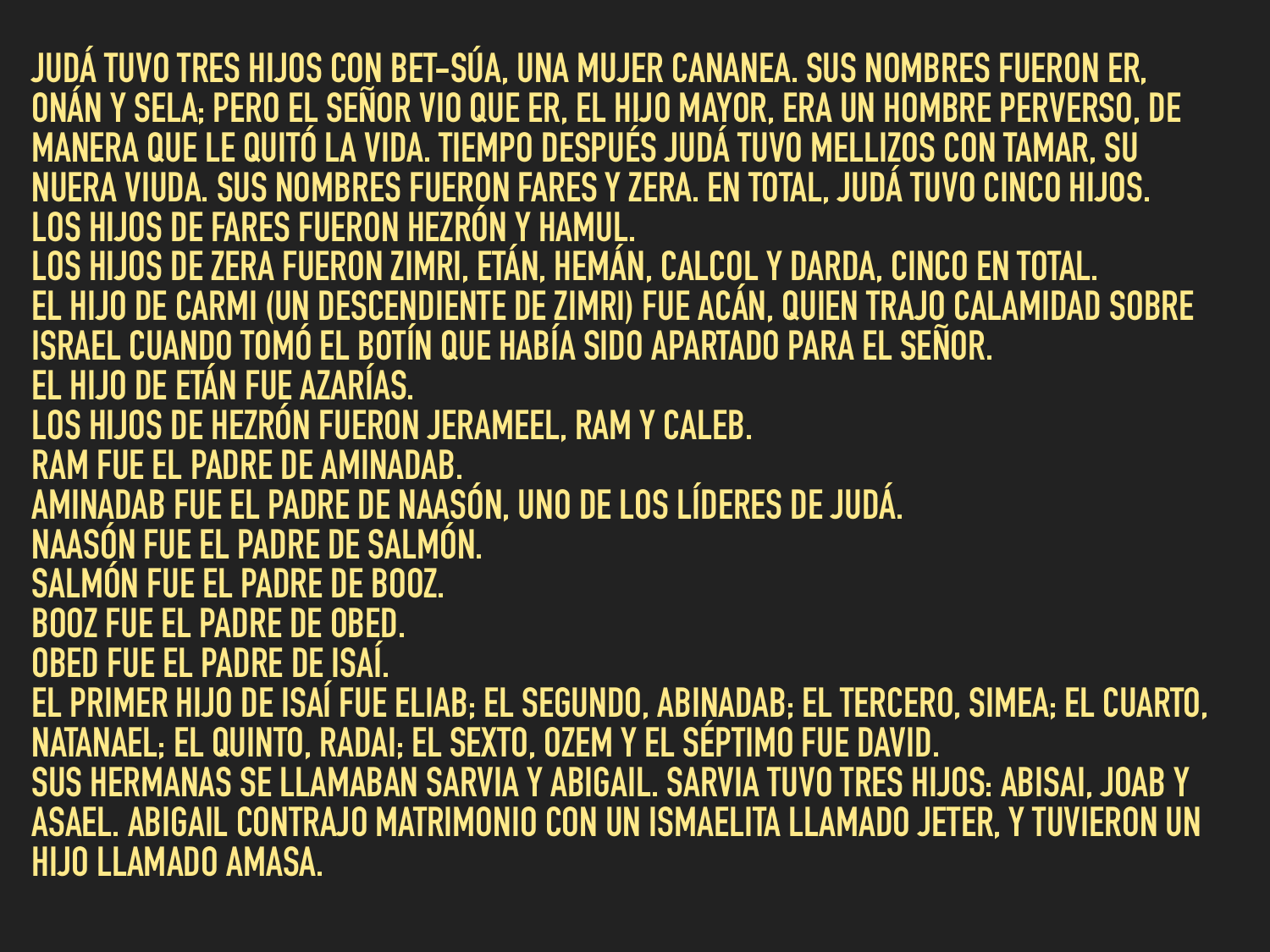# JUDA TUVO MUCHOS HIJOS

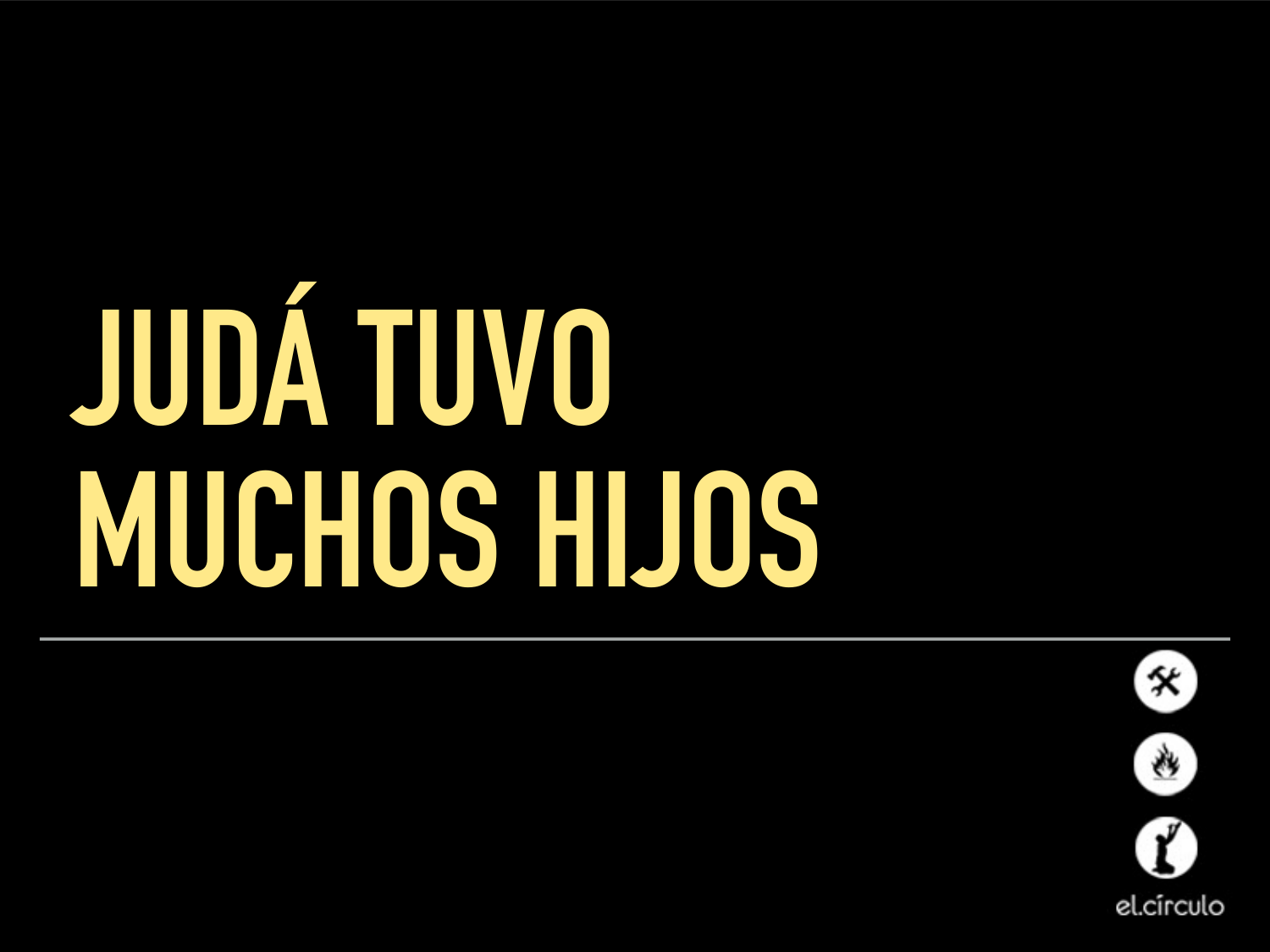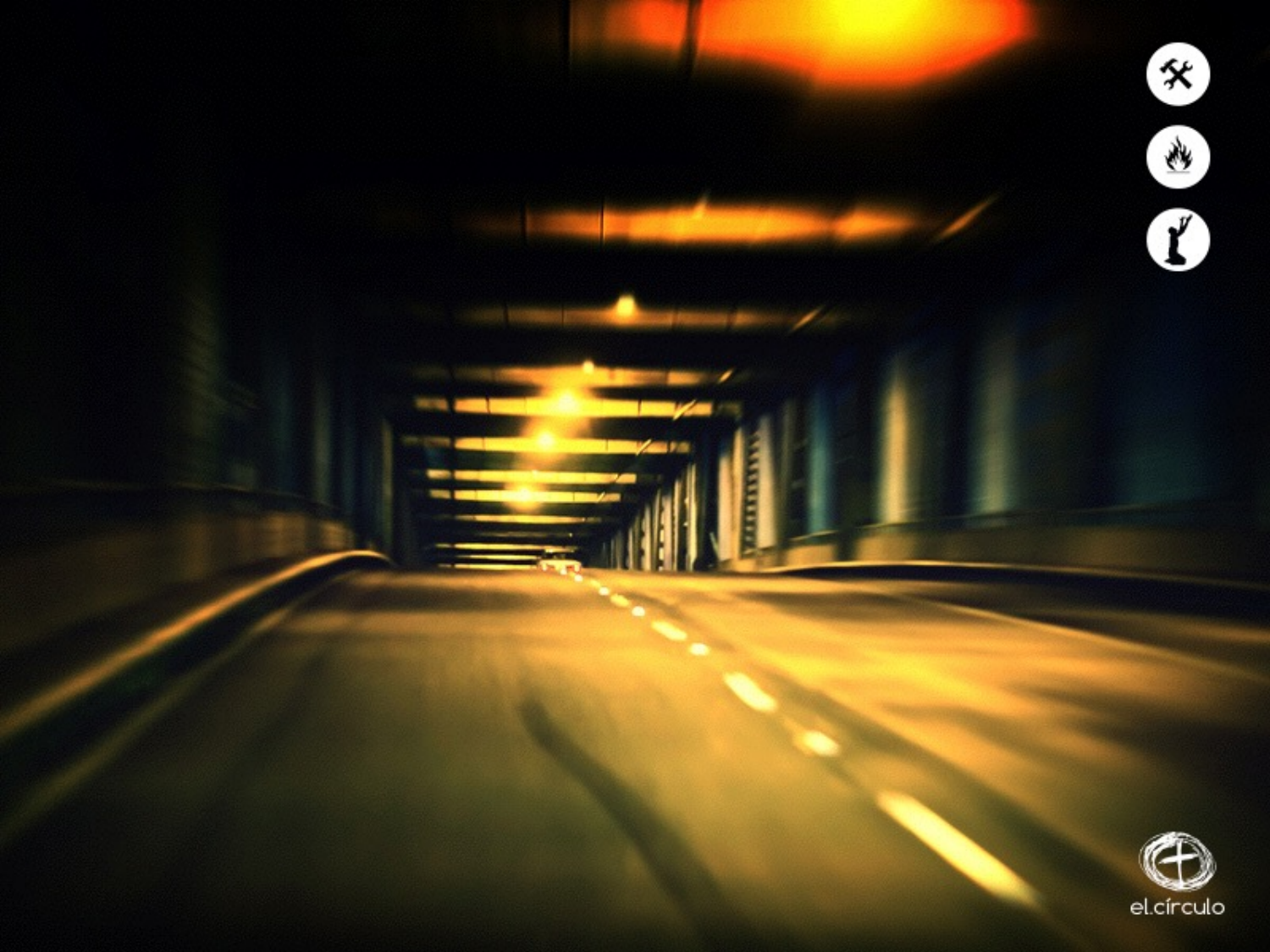**»MIRA, AHORA TE ENSEÑO DECRETOS Y ORDENANZAS TAL COMO ME LO ENCARGÓ EL SEÑOR MI DIOS, PARA QUE LOS OBEDEZCAS EN LA TIERRA DONDE ESTÁS A PUNTO DE ENTRAR Y QUE VAS A POSEER. SÍGUELOS AL PIE DE LA LETRA Y DARÁS A CONOCER TU SABIDURÍA Y TU INTELIGENCIA A LAS NACIONES VECINAS. CUANDO ESAS NACIONES SE ENTEREN DE TODOS ESTOS DECRETOS, EXCLAMARÁN: "¡QUÉ SABIO Y PRUDENTE ES EL PUEBLO DE ESA GRAN NACIÓN!". PUES, ¿QUÉ GRAN NACIÓN TIENE UN DIOS QUE ESTÉ TAN CERCA DE ELLOS DE LA MANERA QUE EL SEÑOR NUESTRO DIOS ESTÁ CERCA DE NOSOTROS CADA VEZ QUE LO INVOCAMOS? ¿Y QUÉ GRAN NACIÓN TIENE DECRETOS Y ORDENANZAS TAN JUSTAS E IMPARCIALES COMO ESTE CONJUNTO DE LEYES QUE TE ENTREGO HOY?**

#### **DEUTERONOMIO 4:5-8**

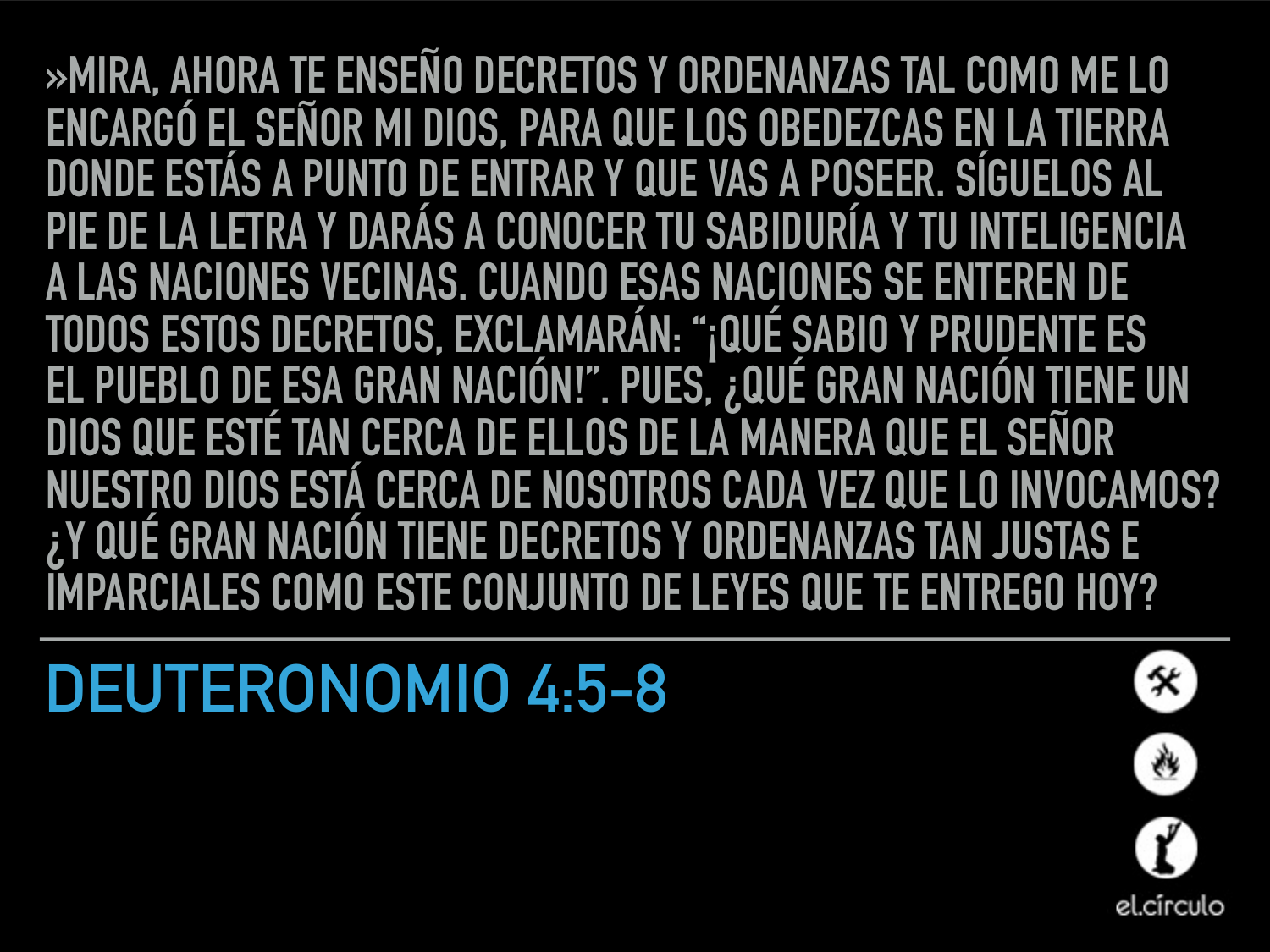**"CUALQUIER COMPROMISO PARECE CONTENER DOS ELEMENTOS DISTINTIVOS: PRESUPONE QUE CIERTAS CREENCIAS SON CIERTAS, Y ENVUELVE UNA DEDICACIÓN PERSONAL A LAS ACCIONES QUE ENVUELVEN ESAS CREENCIAS."**

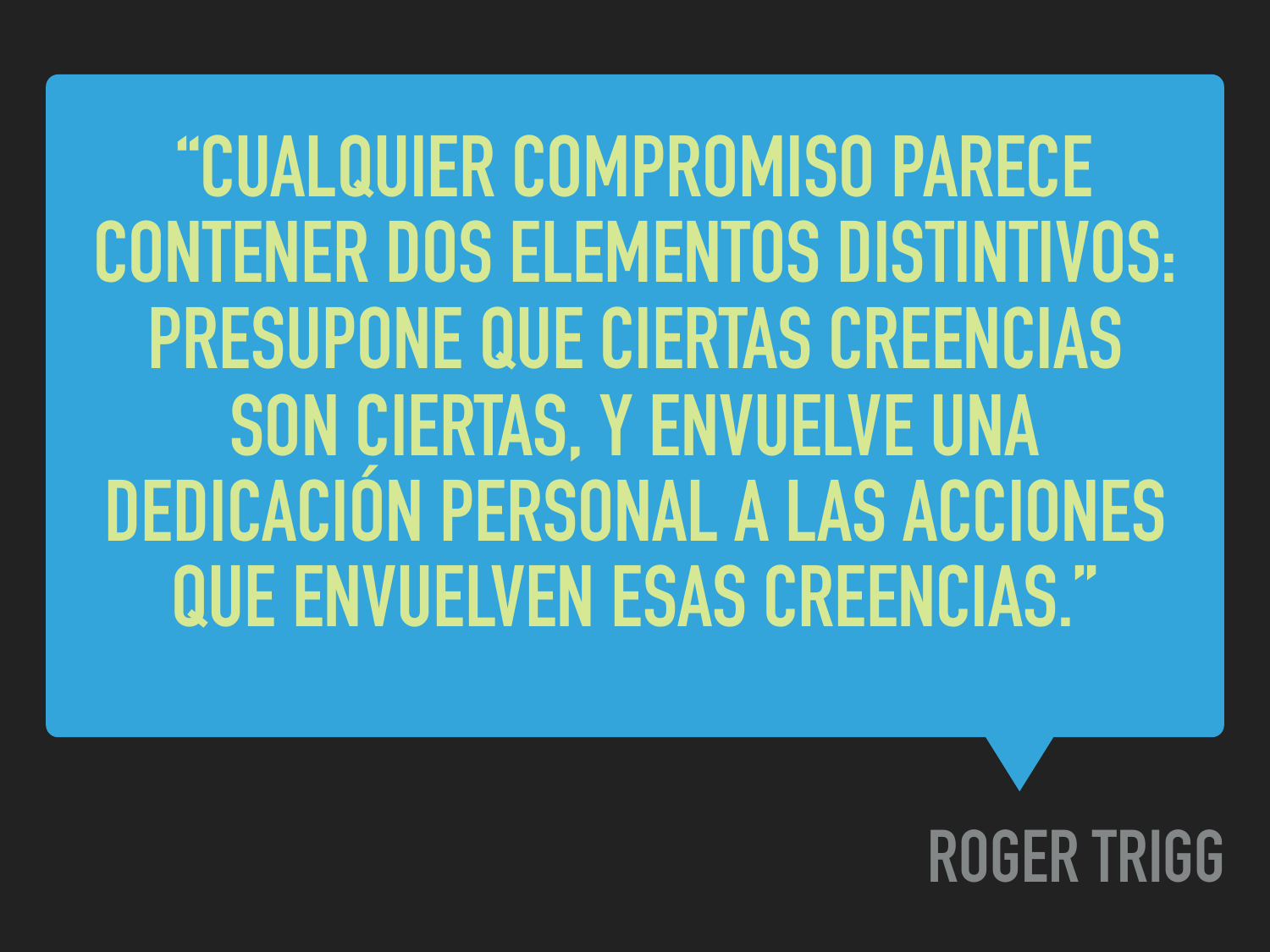**AMAMOS A DIOS CON NUESTRA MENTE (A TRAVÉS DEL ESTUDIO CUIDADOSO DE LA PALABRA) Y CON NUESTRO CORAZÓN (A TRAVÉS DE LA LECTURA DEVOCIONAL) Y CON NUESTRAS MANOS (A TRAVÉS DE LA PRÁCTICA DE LO QUE ESTUDIAMOS Y LEÍMOS).**